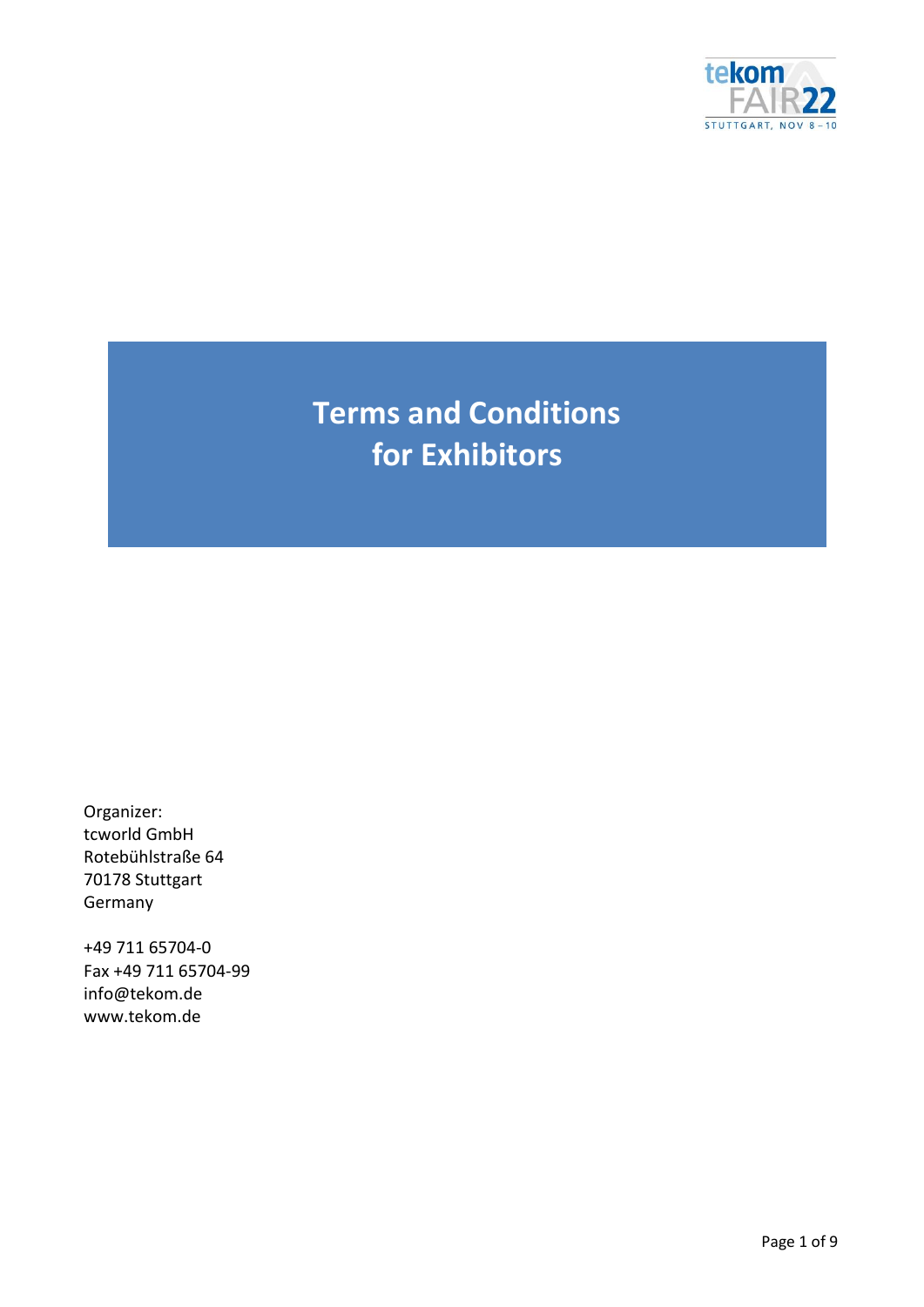

# **Terms and Conditions for Registration and Participation**

## **Event**

The tekom fair is part of the tekom Jahrestagung and the tcworld conference in the International Congress Center Stuttgart ("ICS"), November 08-10, 2022.

## **Contracting Party**

The contracting party is tcworld GmbH, Rotebühlstraße 64, 70178 Stuttgart, Germany ("tcworld"/"organizer") CEO: Dr. Michael Fritz. This service is provided in cooperation with the Association of Technical Communication – tekom Deutschland e.V ("tekom") and the European Association for Technical Communication – tekom Europe e.V. The contract between the exhibitor and tcworld is valid solely on the basis of the following conditions; the inclusion of terms and conditions by the exhibitor is expressly prohibited.

The organizer provides services in cooperation with tekom. Contractual agreements must be in writing, whereas the submission of signed documents via email is sufficient. The primary exhibitor is solely liable for its co-exhibitors.

#### **Registration**

Register using the attached registration form and forward these materials to tcworld with a legally binding signature. By registering, and if a fair stand is assigned, the registrant commits to participation in the fair and the setup of a fair stand. Registration cancellations are not possible. The exhibitor will receive an informal written notification upon receipt of its registration. The contract goes into effect with the stand confirmation from the organizer.

#### **Admission/Stand Allocation**

The exhibitor will receive confirmation of admission with the stand number and other details after allocation of the stands. There is no legal claim to admission, even if admission was granted in previous years or if there was a prior notice or registration, insofar as this was not expressly agreed. If more registrations than there are available stand areas are received by the organizer before expiration of the registration deadline, the organizer shall make decisions regarding admission at its reasonable discretion.

The organizer allocates the exhibition stands according to uniform criteria and determines their location and size. Exhibitors' wishes for open sides, size and position shall be given consideration as much as possible. Planning may result in the allocated stand area being either larger or smaller than the desired stand area. Deviations of up to 20% from the specified average size are contractually allowed insofar as this is acceptable to the exhibitor. Depending on stand size and layout, the open sides requested cannot always be granted. There is no entitlement to fulfillment of specific requests regarding halls. If such wishes cannot be met due to site layout, this shall not entitle the exhibitor to cancel, withdraw from or terminate the fair contract. The organizer reserves the right to implement modifications which, for compelling reasons, may become necessary, even after conclusion of the fair contract. Such modifications shall not entitle the applicant to cancel, withdraw from or terminate the contract, or to claim compensation from the organizer, insofar as these modifications are acceptable to the exhibitor. In the event that this is not acceptable to the exhibitor, which is to be verified by the exhibitor, an adjustment is initially to be made by changing the stand area, then adjusting the exhibitor fees, before undertaking a withdrawal. Every exhibitor undertakes to inform itself, after stand allocation, of the specific building conditions of its stand location, such as the exact dimensions, including any columns or height restrictions.

The organizer will start planning the exhibition halls at the end of May. Registration after this date is still possible, provided that stand spaces are still free.

#### **Stand Space**

The minimum area per individual exhibitor is 9 sqm; with one co-exhibitor, 12 sqm; with 2 co-exhibitors, 15 sqm. Existing columns in the stand area count as part of the stand area. The full rental fee is based on the organizer's measurements. Fractions of a square meter will be rounded up to the nearest square meter for billing purposes. The rental covers only the floor area excluding stand construction or partitions**.** Provision of electricity, water, or communication services is not covered by this contract. These, along with equipment, stand packages, furniture, WiFi and similar services must be ordered directly from Landesmesse Stuttgart GmbH ("LMS") with the provided forms at the Online Order System. To this end, a contract must be made exclusively between the exhibitor and LMS.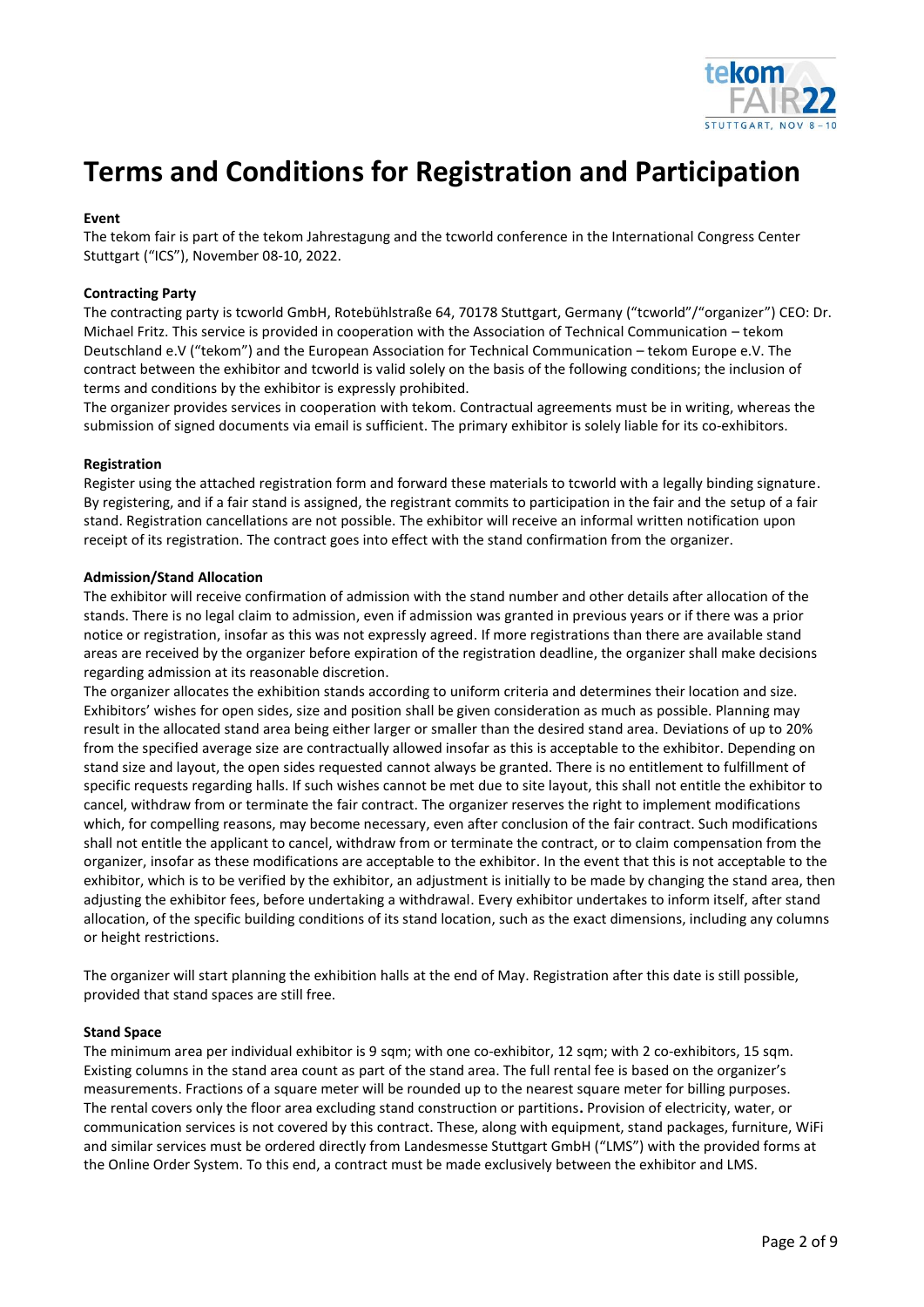

## **Co-Exhibitors**

Requests for admittance of co-exhibitors must be in writing, stating the full address, including the registration. Failure to submit this request can lead to the exhibitor being excluded from participation.

For co-exhibitors, the following fees apply:

Members: 230 Euro/day + VAT

Non-members: 280 Euro/day + VAT

A maximum of 2 co-exhibitors can be registered at one stand. The main exhibitor is responsible for informing the coexhibitors about the exhibitor obligations. The main exhibitor will be billed directly for all co-exhibitor fees.

#### **Ticket Codes for Fair Tickets**

Exhibitors will receive ticket codes to invite their customers. Using this ticket code, customers can obtain a free fair ticket. For every ticket used, the exhibitor who sent the invitation will be charged 15.00 Euro. Neither the ticket codes nor the free fair tickets shall be offered for sale.

## **Design of the Fair Stands**

For the stand construction, the General Terms and Conditions of Messe Stuttgart GmbH apply. In particular, we refer to Point 4 of the Technical Guidelines (Fair stand construction regulations) in this regard.

Moreover, the following conditions of tcworld apply:

Only single-story stands are allowed. The maximum construction height is 5.50 m. A number of stands in hall C1 are limited to a maximum construction height of 3.00 m.

The following minimum requirements must be fulfilled by the exhibitor:

- Floor space must be completely carpeted.
- We kindly ask that you check whether a recycled or reusable floor covering can be used.
- Stands must have a panel with the logo and name of the company, from which the exhibitor's name is visible.
- All open stand areas must be laid out with a transparent design. Closed constructions next to corridors are not allowed. The closed portion on a corridor side must not exceed 30%. A closed wall must be a maximum of 3 m long and, on the corridor side, be designed with a graphic. Authorization must be obtained for these types of stands.
- The exhibitor is obliged to construct a completely enclosed, stable white partition bearing no advertising next to the adjacent neighboring stand, in order not to compromise the design of this other stand. Exceptions may be agreed upon directly between exhibitors.

All stand packages of Messe Stuttgart fulfill these minimum requirements.

If a stand/exhibitor does not meet the minimum requirements, the organizer is entitled to ask the exhibitor to make adjustments to the stand. All expenses in connection with this will be borne by the exhibitor.

# **Stand Construction Permits**

- A stand construction permit from Messe Stuttgart is required if the building height exceeds 3.50 m or the floor space exceeds 30 sqm (however, static testing is not possible). Therefore, the exhibitor must submit the form **"**Stand Construction Permits**"** (available for download at the Online Ordering System), building/material specifications and stand construction plans as PDF files, no later than 8 weeks before the event (13.09.2022), to Messe Stuttgart. The fee is 50 Euro per stand. Stand construction approvals received later than September 14, 2022 are subject to a surcharge of 50%. After September 27, 2022 the surcharge will be 100%.

- A stand construction permit from Messe Stuttgart is required for stands with closed ceilings and special structures. - Stand constructions below 3.50 m height and smaller than 30 sqm that are not ordered in stand packages via the Online Ordering System of Messe Stuttgart (individual stand constructions) must be authorized by the organizer. These plans must be made available to the organizer in digital form by October 7, 2022 at the latest.

#### **Construction and Dismantling of Stands**

Construction: Monday, November 7, 2022, from 6:00 AM until Tuesday, November 8, 2022, 3:00 AM In halls C1+C2 an early setup is possible on Sunday, November 6, 2022, from 7:00 AM until 8:00 PM upon application via the Online Ordering System of Messe Stuttgart and for a fee of 570 Euro per stand.

Dismantling: Thursday, November 10, 2022, from 6:00 PM until 12:00 AM (midnight). After 4:00 PM, dismantling of stands may begin. Due to safety reasons forklifts, pallet trucks, empty containers, etc.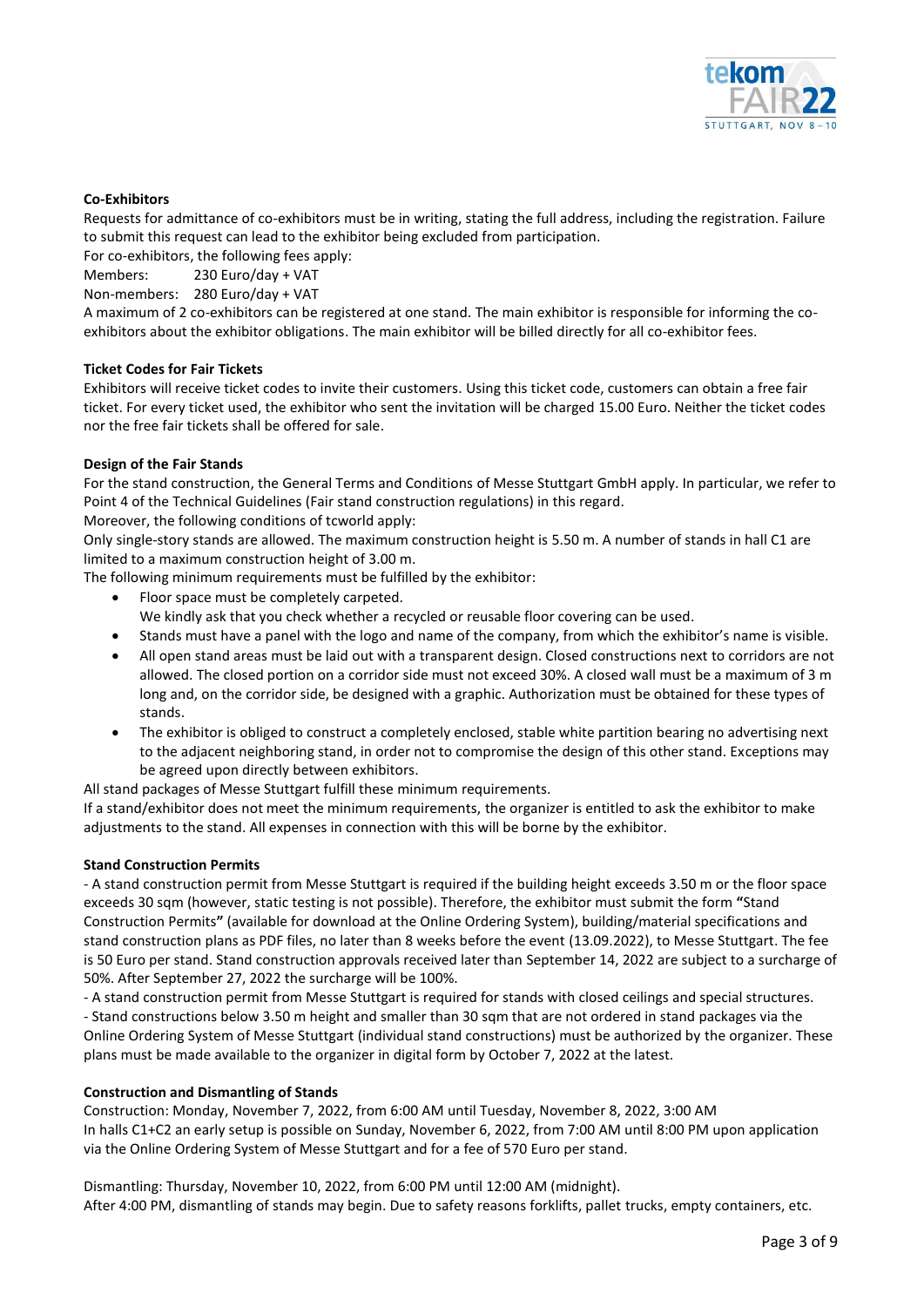

however, may be driven into the halls beginning only at 5:30 PM (the end of the closing ceremony is at 4:45 PM). The on-site forwarder Schenker has priority when driving into the halls to deliver exhibitor materials and empty containers stored on site. Dismantling times may not be extended.

Stands not occupied by 7:00 PM on Monday, November 7, 2022, unless notice of late arrival has been given, will be relocated for the overall appearance of the fair. However, the exhibitor is liable for the full amount of the stand rental as well as the construction costs.

If an exhibitor removes or disassembles its stand before 4:00 PM on the last day of the fair, it will be subject to a penalty fee of 500 Euro by fair management.

# **Opening Hours**

| $1^{st}$ and $2^{nd}$ day:: | Fair opening hours from 9:00 am until 6:00 pm               |
|-----------------------------|-------------------------------------------------------------|
|                             | Opening hours for exhibitors: 7:30 am until 7:30 pm         |
|                             | Stand parties are possible until 11:00 pm after registering |
| $3rd$ day:                  | Fair opening hours from 9:00 am until 4:00 pm               |
|                             | Opening hours for exhibitors from 7:30 am                   |
|                             | Dismantling of the stands from 4:00 pm until 12:00 am.      |

# **Stand Personnel/Exhibitor Passes**

The exhibitor must occupy the stand with knowledgeable personnel present during the entire fair period. The stand personnel selected must be reported on the tekom registration tool no later than October 21, 2022. Therefore the administrator will receive a link from tcworld in time. The exhibitor passes must be downloaded by the attendee itself to enter the fairground. During assembly, disassembly and the trade fair, exhibitor passes must be visibly worn. The full balance must be received before the download of exhibitor passes.

The stand rental charge includes personnel in relation to the size of the space:

Up to 9 sqm: 1 person From 20 sqm: 4 persons From 40 sqm: 8 persons From 60 sqm: 12 persons From 10 sqm: 2 persons From 30 sqm: 6 persons From 50 sqm: 10 persons

For additional stand personnel, the following fees will be charged:

Members: 95 Euro/day + VAT Non-members: 150 Euro/day + VAT

Exhibitor passes entitle you to attend the conference. The fee for exhibitor attendees includes lunch and beverages (self-service stations) during the event. Trade fair tickets (guest vouchers) are not valid as tickets for stand personnel. Fees for any registered stand personnel who have not canceled by October 28, 2022 will be charged in full after the conference.

# **Beverage Stations**

Beverage stations in the fair halls are available to fair visitors and exhibitors. Taking beverages to customers at the stand is not permitted. For this purpose, order beverages using the catering form from Messe Stuttgart GmbH.

# **Photography**

By entering the event, you give your consent to the organizer to take video recordings and photographs of trade fair stands and exhibits to be used for future promotional or advertising purposes.

Here, it is possible that signs protected by copyright, trademark, or other forms of protection are visible. For such a case, the exhibitor grants the organizer the right to photograph or film in connection with the fair stand and to use these recordings without limitation as to time or place, particularly for purposes of advertising and reporting on the event. This includes publication, public access and sublicensing. The exhibitor warrants that it is authorized to grant these rights and waives all objections arising from its rights of ownership and rights of use. If third parties should assert claims against the organizer arising from unauthorized use of these signs in advertising materials or event reporting, the exhibitor is obliged to hold the organizer harmless from all claims, including legal costs.

Persons other than those commissioned by the organizer require, for recordings of any kind, the express written permission of the organizer. An application form for this is available for download in the exhibitor area.

# **Advertising**

The exhibitor may book the tekom advertising and sponsoring packages. Other advertising outside the stand is not permitted.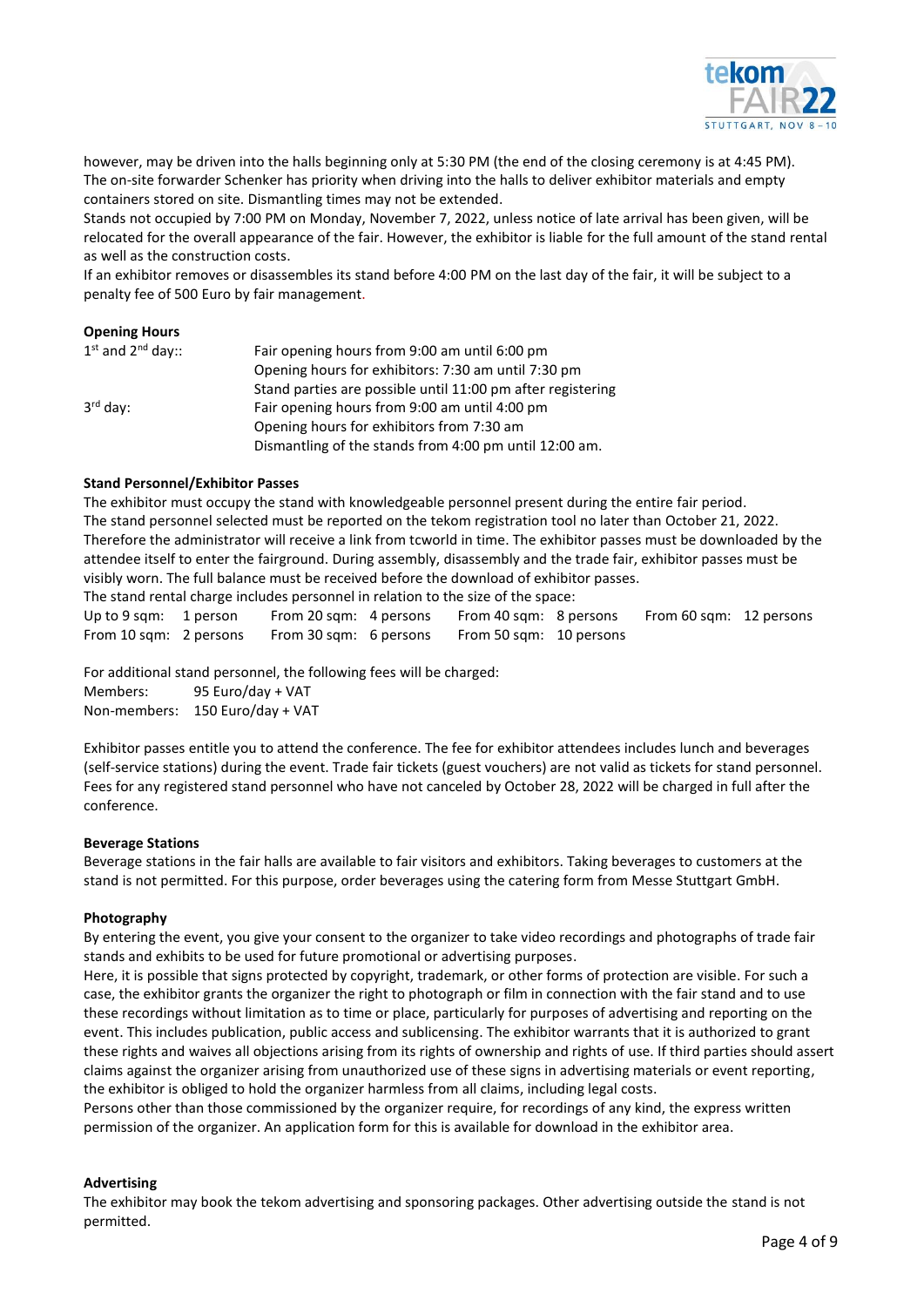

# **Cleaning and Waste Disposal**

The cleaning of outdoor fair premises and hallways shall be conducted by LMS. The exhibitor commits to cleaning its own rented space and stand.

Any storage of packaging material within, next to, or behind the stands, in the halls, or in the lot is prohibited and must be stored separately. Stand cleaning, waste disposal and the storage of empty containers can be ordered directly from Messe Stuttgart with the forms provided at the Online Ordering System. Significant for the handling of waste are the Waste Guidelines of Messe Stuttgart.

#### **Insurance and Security**

The exhibitor shall be liable for any personal injury and/or property damage caused by the company and/or personnel. An exhibitor liability insurance policy is mandatory. The insurance must cover a minimum of 500,000 Euro for property, 1,000,000 Euro for persons and 5,000 Euro for property loss. Appropriate insurance can be ordered via the Online Ordering System at Messe Stuttgart with the form **"**Liability Insurance**"**.

Security for the stands and/or exhibits during assembly and disassembly during and after open hours must be provided by the exhibitor. The organizer accepts no liability for damage caused by fire, burglary, theft, burst pipes, or weather conditions. Stand security can be ordered via the Online Ordering System at Messe Stuttgart.

General security of the halls, outdoor area, doors and elevators during the trade fair assembly and disassembly periods is provided exclusively by LMS. LMS is solely liable for these services, to the exclusion of the fair organizer.

## **Usage of Audio, Image or Video Equipment – GEMA**

The exhibitor shall contact GEMA (German Society for Musical Performing Rights and Mechanical Reproduction Rights) in the following cases: use of live music, recorded music, records, cassettes, CDs, DVDs, presentations of films with sound or videos with music. The relevant form, **"**GEMA Permit**"**, can be found at the Online Ordering System. Audio, image or video equipment may only be used if it does not disturb neighboring stands, which must not be affected in any way (max. 50 dB). Amplifying equipment may not be used.

#### **Liability**

The organizer assumes no liability and does not guarantee success by participating in the exhibition, for example, in gaining customers, increasing recognition or similar.

Liability under guarantee is ruled out.

The right to price reduction is likewise ruled out. Exclusion of the right to price reduction does not, however, apply for defects concealed fraudulently by the organizer as well as for characteristics warranted by it. Further, this exclusion is not valid for claims of the exhibitor which are uncontested or which have been determined with legal finality. Price reduction is also only ruled out to the extent that the exhibitor is prohibited from enforcing the reduction by deducting from the agreed price. It can/must assert and enforce any claims for recovery itself in accordance with German Civil Code ("BGB") § 812.

The strict liability of the organizer according to § 536a, paragraph 1 of the 1st alternative BGB due to defects in the provision of stand space, stand structures or other items already existing at the time of the conclusion of the contract is excluded insofar as the organizer has not fraudulently concealed the defect or insofar as this limitation of liability concerns an essential contractual obligation ("cardinal obligation"). This applies mutatis mutandis to liability with regard to the reimbursement of futile expenses.

The organizer assumes no liability for objects brought to the event grounds by the exhibitor, if not otherwise agreed or regulated. These objects are stored at the sole risk of the exhibitor on or in the event grounds.

BGB § 539, paragraph 1 is ruled out.

The organizer shall be liable for property damage and financial loss caused by it or its agents through slight negligence only in the event of a breach of an essential contractual obligation, the fulfillment of which is a prerequisite for the proper execution of the contract and on the performance of which the exhibitor may regularly rely. This liability is limited in amount to the damages foreseeable at the time of the conclusion of the contract, the occurrence of which must typically be expected.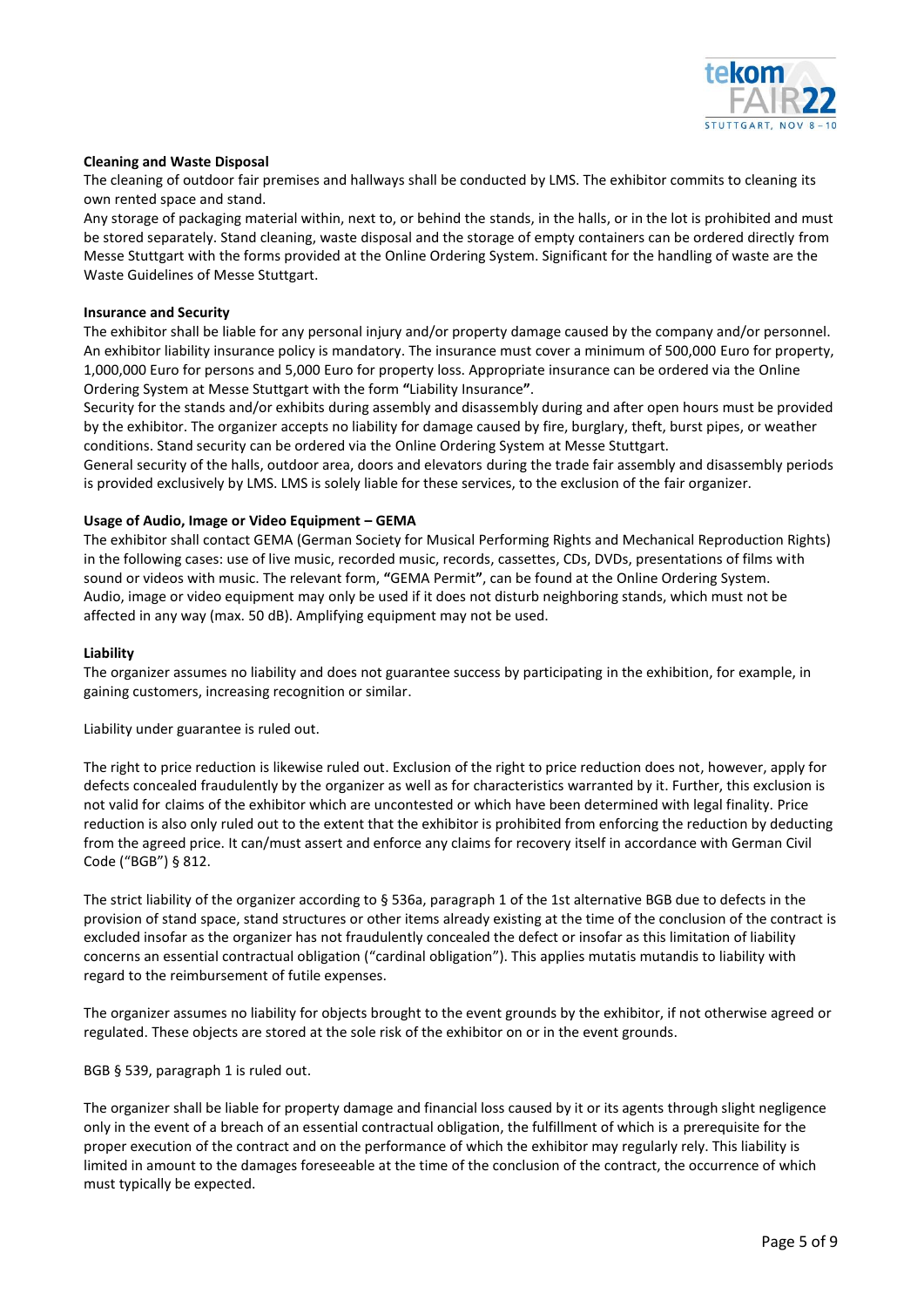

The organizer assumes unlimited liability for property damage and financial loss caused by it or its agents with gross negligence or with intent.

For damage to life, limb and health caused to the exhibitor by the organizer or its agents, the organizer shall be liable without limitation, i.e. for any kind of negligence or for intent. The limitations of liability do not affect the exhibitor's claims arising from product liability or from legally binding liability cases.

## **Cancellation**

The contract can be canceled, or admission as an exhibitor rescinded, on the following terms. Regulations on *force majeure* take precedence.

If there is an increased and/or unforeseeable state of danger not reasonable for holding the event, or for an important reason, the organizer can cancel the contract or rescind the admission of the exhibitor. This applies also and particularly if:

- it can be assumed that actions, presentations and measures initiated by the exhibitor or its co-exhibitors in the course of the event relate directly to political processes in Germany and/or abroad, and/or opinions are or will be discussed and/or expressed that are incompatible with basic democratic values and/or the Basic Law of the Federal Republic of Germany, and/or have a negative impact on the peaceful coexistence of people in Germany,
- the exhibitor is in violation of the house regulations of Messe Stuttgart or the terms and conditions of participation and the violation cannot be stopped or stopped in a timely manner before the event and also cannot finally be stopped or remedied,
- the exhibitor or a co-exhibitor is offering goods or services that are not approved,
- the stand area is not set up and prepared or carpeted by at the latest one hour before the start of the event ("lead time"), insofar as no other lead time has been agreed upon,
- defects or hazards are determined to exist that could endanger the health or life of a third party and are not attributable to the organizer,
- the required official authorizations and permits are not available, for which the exhibitor or a co-exhibitor were responsible for obtaining,
- if the following prohibitions are violated:
	- advertisement of any kind **outside of the stand area assigned to the exhibitor** is carried out or caused to be carried out, or flyers or other materials are distributed or caused to be distributed, insofar as this has not been permitted expressly and in writing by the organizer,
	- punishable, disorderly or generally negative actions are undertaken, or same is aided or incited,
	- wearing, carrying or having on one's person, using, showing or applying, or the solicitation or instigation to this end by individual or uniform clothing, flags, signets, badges, slogans, forms of greeting, labels, banners, signs, symbols, flyers or comparable objects, with the following content: far left or far right, or otherwise extreme, markings within the meaning of the German Criminal Code (StGB) § 86 a, inhuman, racist, xenophobic, glorifying the military, politically extreme, religious (insofar as these are not characteristics or clothing items of an acknowledged religion), obscene or offensive, defamatory, or those of parties or associations declared unconstitutional or otherwise prohibited. This also applies to proclamation and statements or the instigation thereof with the content named above. This also applies to personnel and assistants, as well as those of the co-exhibitors and invited guests or guests who have been invited to attend,
	- carrying, having on one's person, or using objects, or behaving in a manner suitable and usually intended to disrupt the orderly course of the event or to cause damage.
- an important reason is given that renders further cooperation by the organizer with the exhibitor unreasonable and the reason cannot be stopped or stopped in a timely manner before the event and also cannot finally be stopped or remedied.

Prior warning or setting of a deadline etc. is only necessary if cessation or non-occurrence of the reason for cancellation can be ascertained and further adherence to the contract is reasonable for the organizer, and the offender pays all additional costs arising from the warning or setting of a deadline as well as other necessary measures in advance or secures them accordingly by unconditional provision of security.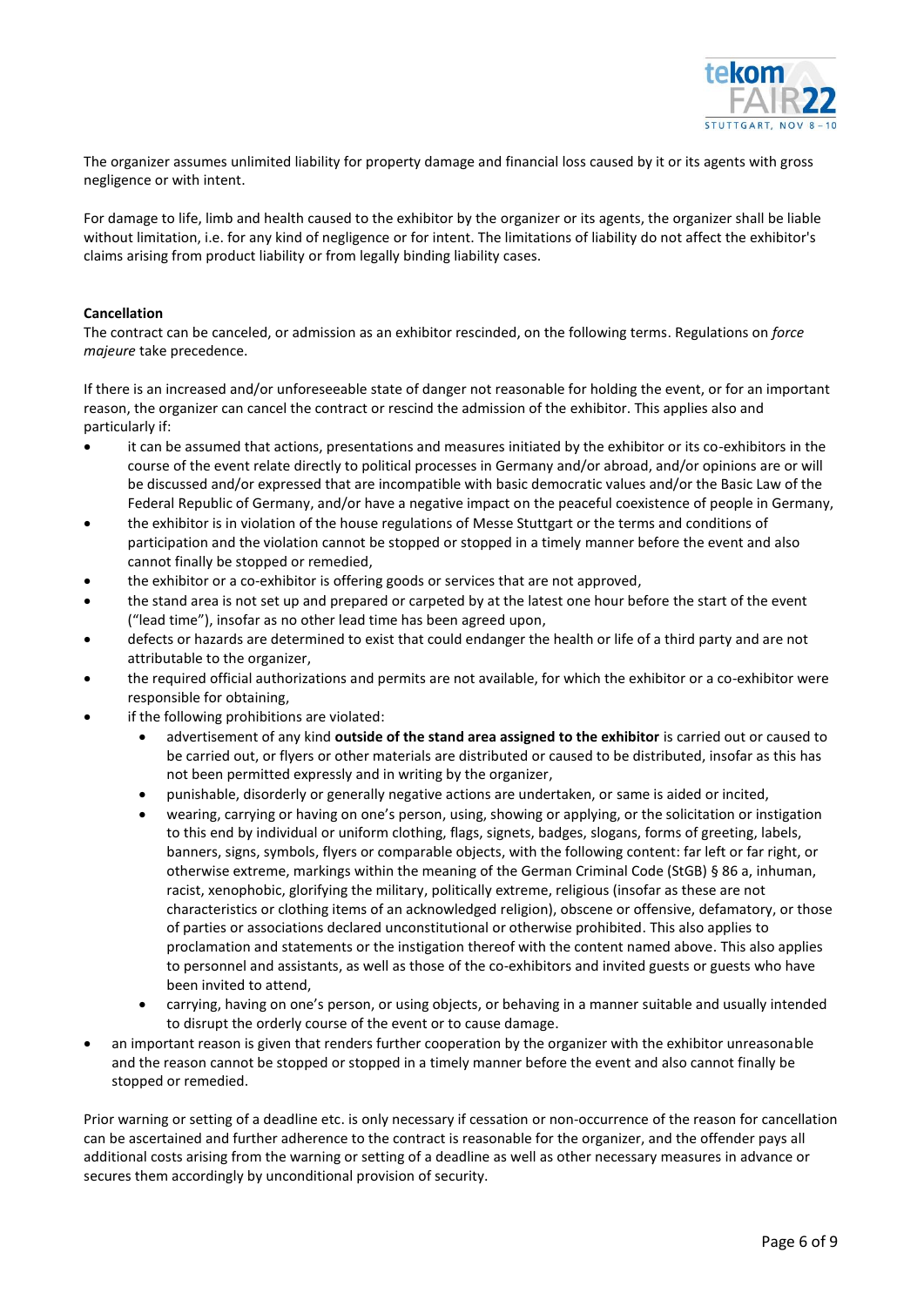

In the event of such a cancellation, the exhibitor is indebted to the organizer for the agreed costs and compensation, less any expenses saved. If cancellation occurs within two weeks before the start of the event or on the event, there shall be a refutable assumption that at least 90% of the agreed total costs is reasonable.

For its part, the exhibitor can cancel the contract without meeting a cancellation deadline if, taking into account all circumstances of the individual case and weighing the interests of both parties, it cannot reasonably be expected to continue the contractual relationship until completion of the services and/or until the agreed cancellation due to the exhibitor's conduct. In all other respects, the regulations on *force majeure* shall apply.

If the exhibitor cancels for an important reason, the agreed costs and compensation shall be reduced to that for which the exhibitor can otherwise use or which has already been or will be of use to it.

In all other cases, cancellation is ruled out.

# *Force Majeure* **and Other Serious Events**

In the case of *force majeure* that results in stoppage, cancellation or interruption of the event, the organizer is released from its duty to perform – in the event of partial performance, insofar as reasonable for the exhibitor, also partially with regard to the affected part (BGB § 275, paragraph 1).

*Force majeure,* which indirectly makes it impossible to hold the event (e.g. because the hall cannot be made available) or disrupts it within the meaning of BGB § 275, paragraph 2, also makes it impossible to fulfill the exhibitor contract. To this extent, the existence of the exhibitor contract is therefore dependent on the possibility of holding the event.

The organizer may demand or retain that portion of the agreed participation fees and costs which corresponds to the services already rendered by it in accordance with the contract and in legitimate expectation of the event being held, insofar as it is unable to utilize these in any other way and was justified in considering them necessary; if the event has not yet begun, however, a maximum of 30% of the agreed conference fees plus costs involving third parties. Both contracting parties shall each have the right to prove that the amount is reasonably higher or lower. It shall be presumed – in each case rebuttably for both contractual partners – that the reimbursement of expenses amounts to 5% of the agreed conference fees plus the costs involving third parties.

The organizer may charge for advertising services and other services actually provided for the event on a pro rata basis in accordance with the above paragraph. Insofar as an allocation is made to all exhibitors, this shall be done proportionately to the respective stand size.

In addition, any services rendered shall be rescinded in accordance with BGB §§ 346.

Claims for damages, loss of profit, claims for reimbursement of futile expenses, etc. against the organizer are ruled out, unless the organizer has caused the cancellation or termination through gross negligence or intent.

These consequences also apply insofar as impossibility exists as per BGB § 275, paragraph 2 or paragraph 3.

Other serious events that may not render the contract or the event impossible but disrupt it considerably, likewise result in the above-stated legal consequences, insofar as the exhibitor is not responsible for the disruption; such serious events may include, as examples:

- Governmental, official, police or legal prohibitions or decrees of termination or suspension.
- Recommendation by the authorities (federation, state, ministry, municipality, city, police, federal or state criminal investigation departments, officials, federal agencies or federal institutes, state agencies or state institutes, the Robert Koch Institute or comparable institutions), that the event not be held (e.g. due to a pandemic-like spread of a virus, or a storm or terrorist warning). This also applies even if the recommendation is not aimed specifically toward our event, but toward events of this type.
- If events comparable in type and size in the same or an adjacent district are canceled for the same reason.
- If a not insignificant number of attendees or exhibitors cancel their participation or presence at the event, actually or presumably on the basis of a specific event, and the defining character of the event is lost as a result, or the implementation of the event is unreasonable within the meaning of BGB § 275, paragraph 2. This also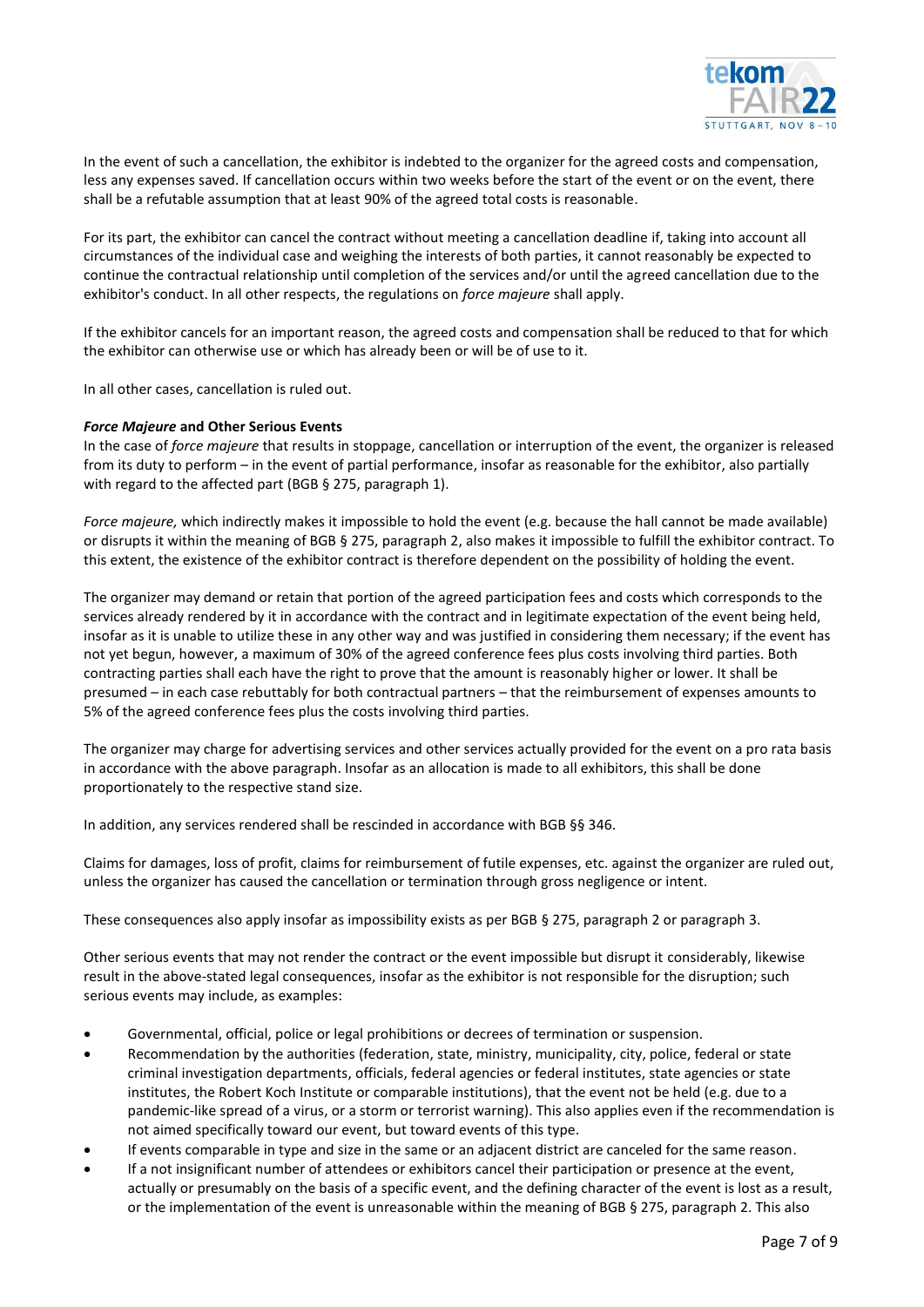

applies if, despite considerable efforts on the part of the organizer, not enough visitors or exhibitors agree to attend or register.

- If it is or becomes economically unreasonable for the organizer to hold the event due to increased requirements by the offices named above within the meaning of BGB § 275, paragraph 2.
- If holding the event and/or continuing to advertise for the event and/or individual advertising measures would be perceived by the public as irreverent; an indication of irreverence is, for example, if a serious accident or incident (e.g. armed national or international conflicts) has occurred, and in each case in close temporal connection with the event in the city and district of the event to a considerable extent leads to special broadcasts on TV and/or radio, or mourning flags are ordered, or a not insignificant number of other events in the city and district are canceled for the same reason. Insofar as the temporal impact only extends to or is limited to the advertising measures, the above shall apply accordingly if this has significantly impeded the sale of tickets for admission and it is unlikely that such sales would be made up for once these impediments cease to exist.

For the purpose of protecting the health of the employees of both contracting parties, but also of the attendees and contributors, it is agreed that the regulations on *force majeure* shall apply mutatis mutandis or directly if

- a person indispensable in the holding of the event shows symptoms of illness resulting in a mandatory or recommended exclusion from the event according to the specifications of the Robert Koch Institute or a government agency and if this person cannot reasonably be replaced by another person and safely holding the event is thus no longer guaranteed;
- the exhibitor, its employees or assistants for stand construction or operation cannot appear or participate due to a sovereign travel ban, residence ban or participation ban and it or they cannot be reasonably replaced by other persons, thus rendering the contractual operation of the stand impossible or making adherence to the contract unreasonable for it, provided that an adjustment in accordance with the following sentence is not possible. If no case of *force majeure* exists by law or contract, the exhibitor is entitled to an adjustment of the contract in accordance with BGB § 313; an adjustment shall be made primarily by the exhibitor participating at the next best event date.

It is clarified that despite the knowledge that the contract is concluded in the course of the Sars-CoV-2 pandemic or in the course of similar events, both contracting parties may invoke *force majeure,* the cessation of the basis of the contract and other legal or contractual provisions. This also applies to other events that last for several weeks (e.g. spread of pathogens, armed conflicts, etc.).

# **Invoice/Terms of Payment**

With the allocation of the stand in May 2022, the exhibitor shall make an advance payment of 50% + VAT of the stand rental charge. Payment of the remaining amount of the stand rental charge and admitted co-exhibitors shall be made by July at the latest. Registrations that are received after June 1, 2022, must immediately pay 100% + VAT of the amount charged + VAT for the stand rental and co-exhibitors.

lf the advance payment on the stand rental is not paid, or not paid in full, within the deadlines, the organizer shall be entitled to award the allocated stand to others. In this case, the organizer may charge 8% interest over the base interest rate to the exhibitor.

# **Power Supply Charge**

The cost of the fair's general energy consumption (hall lighting, elevators etc.) will be billed pro rata by tcworld after the fair, regardless of whether power supply for the stand was ordered or not. The following rates will be invoiced: - Stand size up to 15 sqm: 75 Euro flat fee

- Stand size bigger than 15 sqm: 150 Euro flat fee
- Power connection must be ordered at Messe Stuttgart with the forms provided at the Online Ordering System. Connections and individual energy consumption will be billed by Messe Stuttgart.

# **Electronic Services and Virtual Rooms**

The organizer provides electronic services in addition to the on-site services (in the case of a hybrid event) or instead of the on-site services (in the case of a purely virtual event).

The core component of the provision of electronic services is the operation of a platform accessible via the Internet by the organizer, including the provision of content on the platform. Depending on the nature of the event, various functions are offered to visitors via this platform such as, in particular, access to the content provided and access to